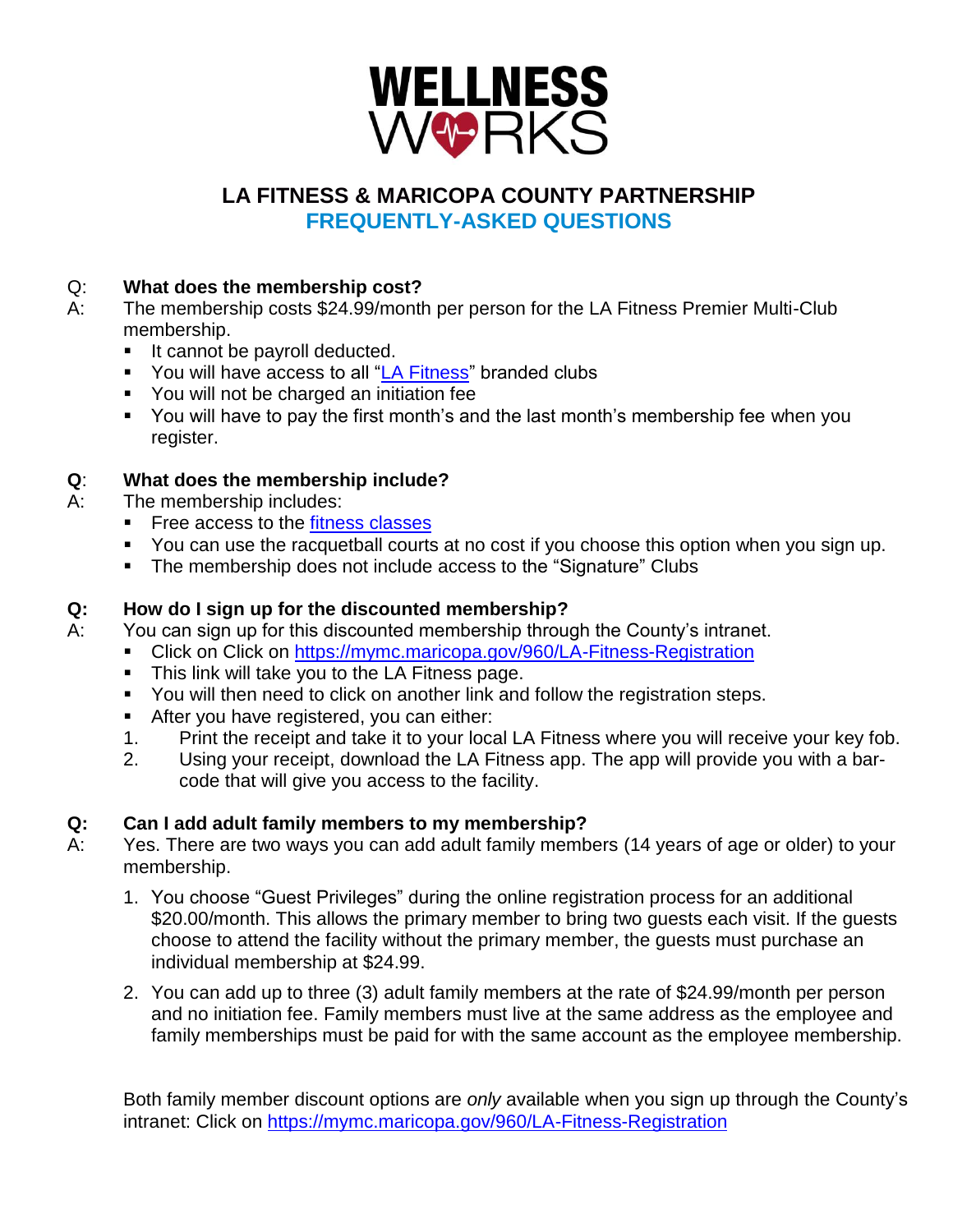

## **Q: Where are the LA Fitness' located?**

A: Visit: <https://lafitness.com/Pages/findclub.aspx>

### **Q: Can I receive a guest pass?**

A: Visit:<https://lafitness.com/Pages/FindClub.aspx?flow=GuestPass> to sign up for a free quest pass. NOTE: By providing your contact information, you are authorizing LA Fitness to contact you.

#### **Q: What services are available at an additional cost?**

- A: These services are available at an additional cost:
	- Kids Klub service (requires separate agreement)
	- Personal training services (requires separate agreement),
	- Towel service
	- League access
	- Juice bar

## **Q: How much is child care service?**

A: Child care service is \$10.00/month and requires a separate agreement with LA Fitness. Visit your local [LA Fitness](https://lafitness.com/Pages/findclub.aspx) for more information.

## **Q: I am already an LA Fitness member. What can I do to receive the discounted rate?**

- A**:** If you are already currently enrolled with LA Fitness without knowledge of the preferential pricing, you will need to cancel your existing LA Fitness membership per LA Fitness's policy and re-enroll with LA Fitness through the County's secure link at [https://mymc.maricopa.gov/960/LA-Fitness-Registration.](https://mymc.maricopa.gov/960/LA-Fitness-Registration) In no event will LA Fitness refund previous dues or other funds paid to LA Fitness.
- **Q: I am trying to add a family member/enroll myself, am getting a message saying I have to pay an initiation fee. How do I avoid paying the initiation fee?**
- A: If you are adding a family member or enrolling into a new membership and receive a prompt to pay an initiation fee, check the link. The discounted membership is only accessible through a link on [MyMC](https://mymc.maricopa.gov/960/LA-Fitness-Registration) on the County intranet.

Once you are on the correct link/website, go through the enrollment process to add a family member as if you were enrolling yourself. The family member will need to be on the same credit card as the primary member. You will be charged for the first and last month's dues.